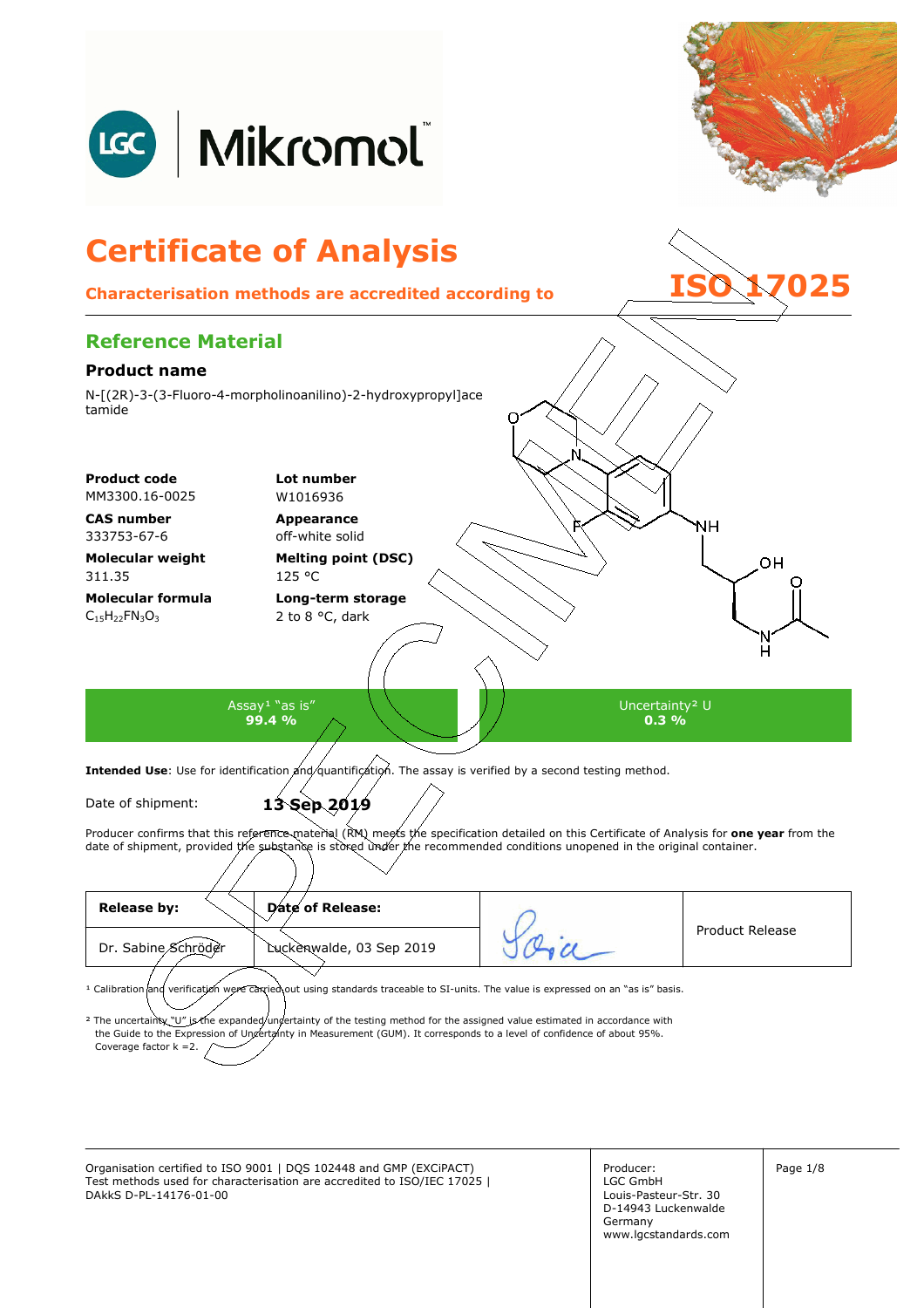

### **Product information**

This RM is intended for laboratory use only and is not suitable for human or animal consumption. This RM conforms to the characteristics of a primary standard as described in the ICH/Guidelines. The values quoted in this Certificate of Analysis are the producer's best estimate of the true values within the stated uncertainties and based on the techniques described in this Certificate of Analysis. The characterisation of this material was undertaken in accordance with the requirements of ISO/IEC 17025, The identity is verified by data . from international scientific literature.

#### **Storage and handling**

Before usage of the RM, it should be allowed to warm to room temperature. No drying is required, as assigned values are already corrected for the content of water and other volatile materials.

Reference Material quality is controlled by regularly performed quality control tests (retests).

### **Further content**

Assigned value Purity Identity Revision table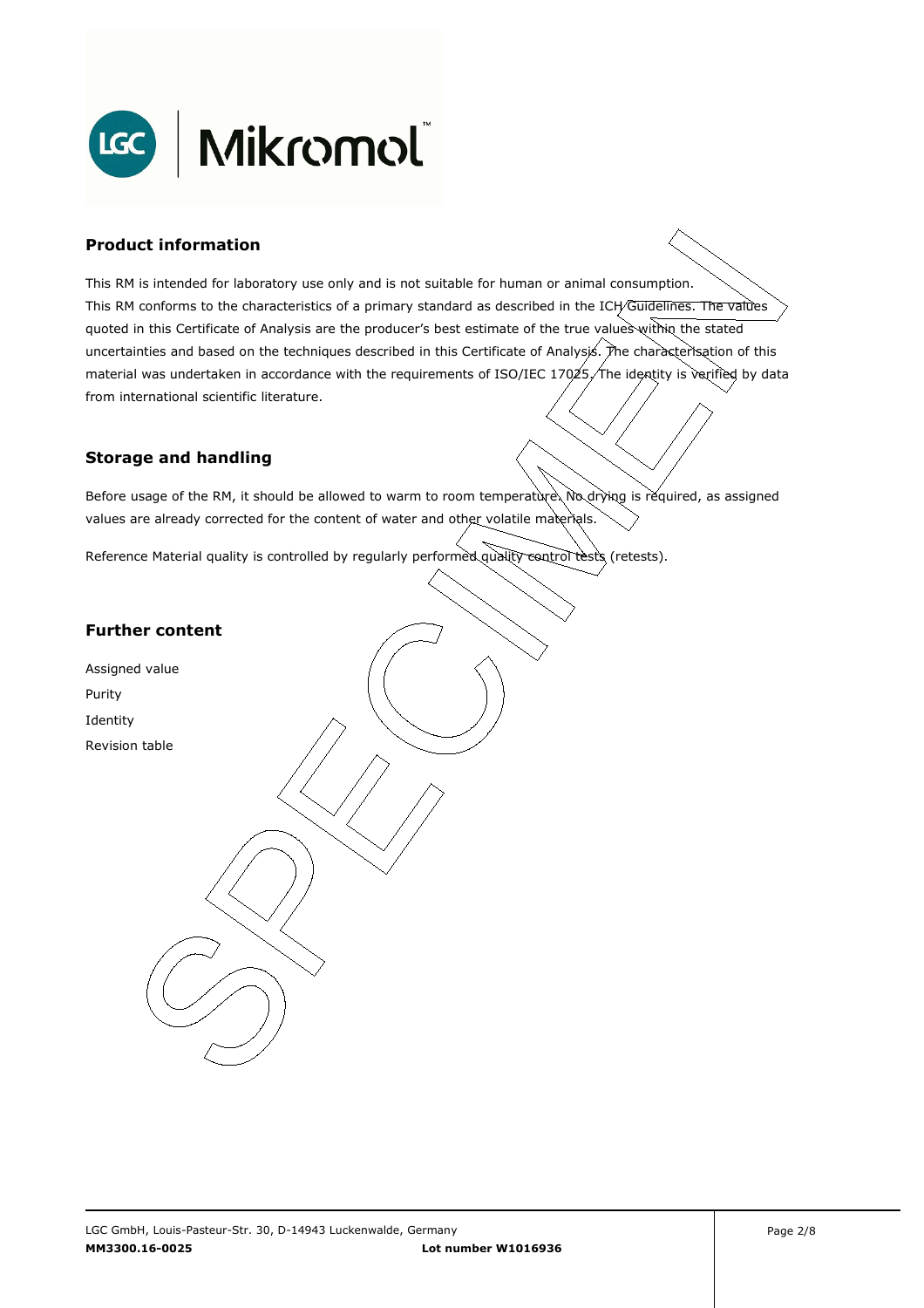

| <b>Assigned value</b>                                                                                                  |                                                                                                 |
|------------------------------------------------------------------------------------------------------------------------|-------------------------------------------------------------------------------------------------|
| Assay "as is":<br>99.35 %; $U = 0.29$ %                                                                                |                                                                                                 |
| The assay "as is" is assessed by carbon titration of elemental analysis and is equivalent to the assay based on the    |                                                                                                 |
| not-anhydrous and not-dried substance. The assay is verified by 100% method/máss balance).                             |                                                                                                 |
| The verified result lies inside our acceptance criteria, i.e. less than 1.0 % différence to assay assigning technique. |                                                                                                 |
| For quantitative applications, use the assay as a calculation value on the "as is basis". The uncertainty of the       |                                                                                                 |
| assay can be used for estimation/calculation of measurement uncertainty.                                               |                                                                                                 |
| Method 1: Value assigning technique - carbon titration of elemental analysis                                           |                                                                                                 |
| Method                                                                                                                 | percentage carbon found in relation to percentage carbon<br>as calculated for molecular formula |
| <b>Result</b> (mass fraction, $n = 3$ )                                                                                | $99.35$ %; $U = 0.29$ %                                                                         |
|                                                                                                                        |                                                                                                 |
| Method 2: Value verifying technique - 100% method                                                                      |                                                                                                 |
| 100% method (mass balance) with<br>chromatographic purity by HPLC                                                      |                                                                                                 |
| <b>Result</b>                                                                                                          | 99.32%                                                                                          |
|                                                                                                                        |                                                                                                 |
| The calculation of the 100% method/follows the formula:                                                                |                                                                                                 |
|                                                                                                                        |                                                                                                 |
| Assay (%) = (100 % - volatile contents $(%)$<br>$\ast$                                                                 | Purity (%)<br>100 %                                                                             |
|                                                                                                                        |                                                                                                 |
| Volatile contents are considered as absolute contributions and purity is considered as relative contribution.          |                                                                                                 |
| Inorganic residues are excluded by additional tests.                                                                   |                                                                                                 |
|                                                                                                                        |                                                                                                 |
|                                                                                                                        |                                                                                                 |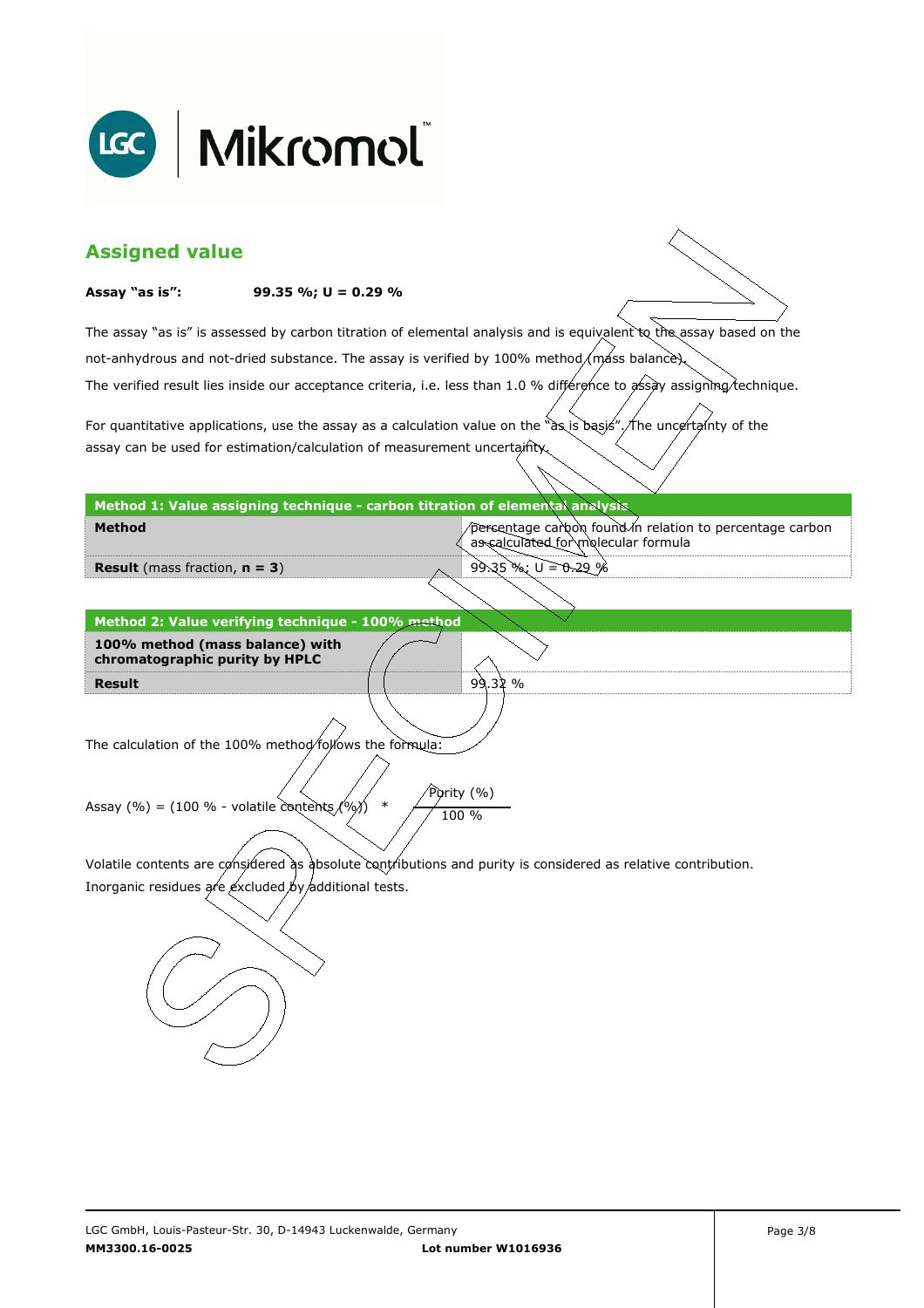

# LGC | Mikromol

## **Purity**

**Purity by High Performance Liquid Chromatography (HPLC)** 

| <b>HPLC Conditions:</b>                                                                                                                                                                                                                                                                        |                                                                                                                     |
|------------------------------------------------------------------------------------------------------------------------------------------------------------------------------------------------------------------------------------------------------------------------------------------------|---------------------------------------------------------------------------------------------------------------------|
| Column                                                                                                                                                                                                                                                                                         | Hypersil Gold C18, Sum, 150 x 4.6 mm                                                                                |
| <b>Column temperature</b>                                                                                                                                                                                                                                                                      | 40 °C                                                                                                               |
| <b>Detector</b>                                                                                                                                                                                                                                                                                | DAD, 210 nm                                                                                                         |
| <b>Injector</b>                                                                                                                                                                                                                                                                                | Auto 2.00 (1; 6.200 mg/ml in Acetonitrile/Water 50/50<br>(v/v)                                                      |
| <b>Flow rate</b>                                                                                                                                                                                                                                                                               | $1.0 \text{ m/m}$                                                                                                   |
| <b>Phase A</b>                                                                                                                                                                                                                                                                                 | Water, $Q.$ $Q\$ $H_3PO_4$                                                                                          |
| <b>Phase B</b>                                                                                                                                                                                                                                                                                 | Acetonitrile $0.1$ % $H_3PO_4$                                                                                      |
| <b>Gradient program</b>                                                                                                                                                                                                                                                                        | 0 min $A/B$ 98/2<br>0-20 min A/B to 3/97<br>20-22 min A/B 3/97<br>22-25 min A/B to 98/2<br>25-30 min A/B 98/2 (v/v) |
| HPLC chromatogram and peak table                                                                                                                                                                                                                                                               |                                                                                                                     |
| 905 <sub>7</sub><br>4,73 Substance<br>850-<br>$800 -$<br>750<br>700<br>650-<br>600-<br>$550 -$<br>$500 -$<br>₹.<br>Absorbance<br>$450 -$<br>$400 -$<br>$350 -$<br>$300 -$<br>$250 -$<br>200<br>150<br>$100 +$<br>$50 -$<br>E <sub>er-</sub><br>2,5<br>7,5<br>10.0<br>12,5<br>$_{\rm oo}$<br>бο | 17,5<br>20,0<br>22,5<br>25,0<br>27,5<br>15,0<br>зō.<br>Time [min]                                                   |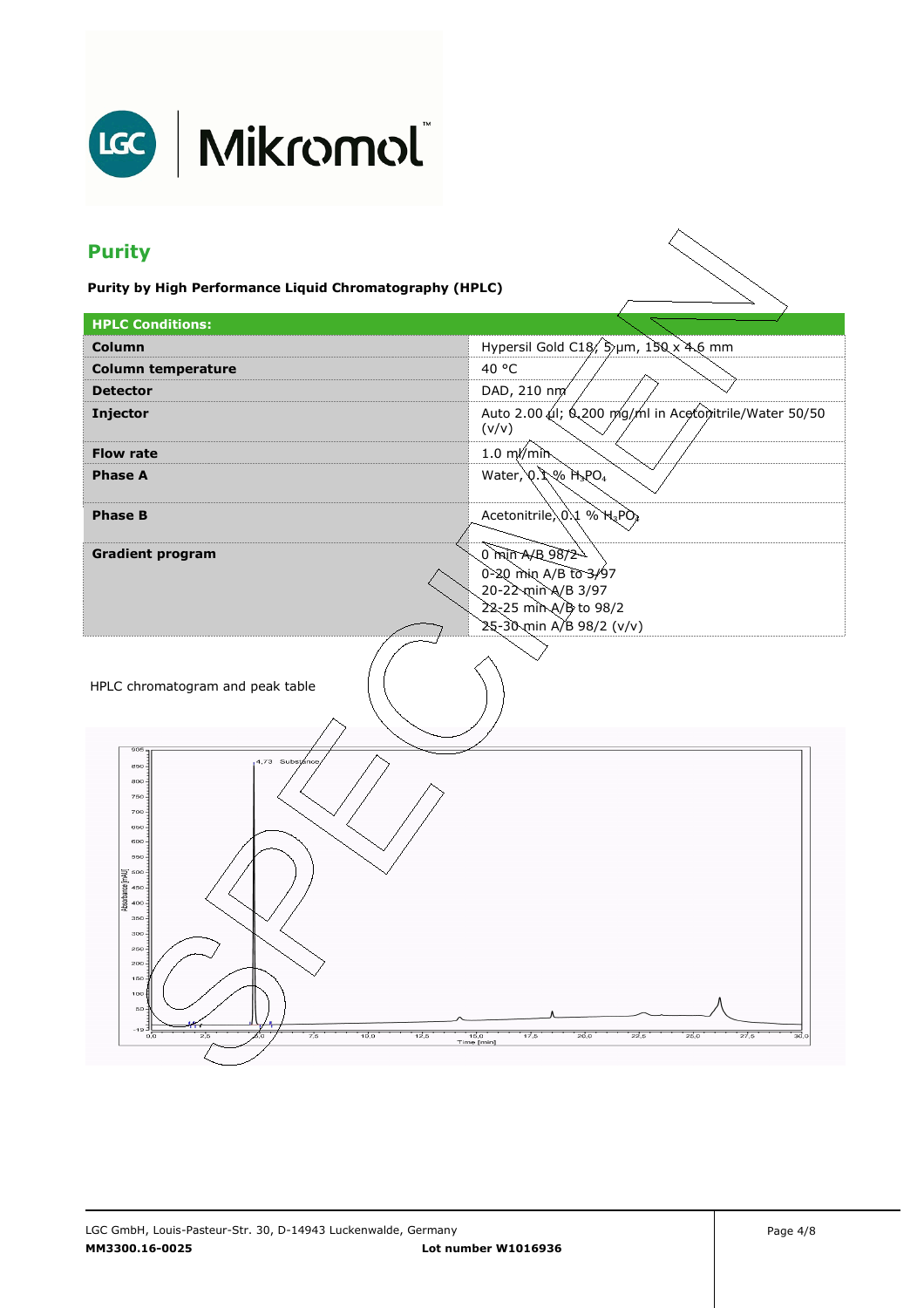

## LGC | Mikromol

| Area percent report - sorted by signal |                       |         |                   |
|----------------------------------------|-----------------------|---------|-------------------|
| PK#                                    | <b>Retention time</b> | Area    | Area %            |
|                                        | 1.770                 | 0.0505  | 0.09              |
| 2                                      | 1.967                 | 0.0971  | 0.1/2             |
| 3                                      | 4.733                 | 55.4756 | ∕99.70            |
| $\overline{4}$                         | 5.520                 | 0.0198  | $\backslash$ 0.04 |
| <b>Totals</b>                          |                       | 55.643  | 100.00            |

The content of the analyte was determined as ratio of the peak area of the analyte and the cumulative areas of the purities, added up to 100 %. System peaks were ignored in calculation.

| <b>********************</b> |  |  |
|-----------------------------|--|--|
|                             |  |  |

**Volatile content** 

| <b>Water content</b>    |                        |  |
|-------------------------|------------------------|--|
| Method                  | Karl Fischer titration |  |
| <b>Result</b> $(n = 3)$ | $\%$ *; SD = 0.04 %    |  |
|                         |                        |  |

**99.69%; U = 0.20%** 

\*not accredited testing method



Inorganic residues can be excluded by elementary analysis (CHN).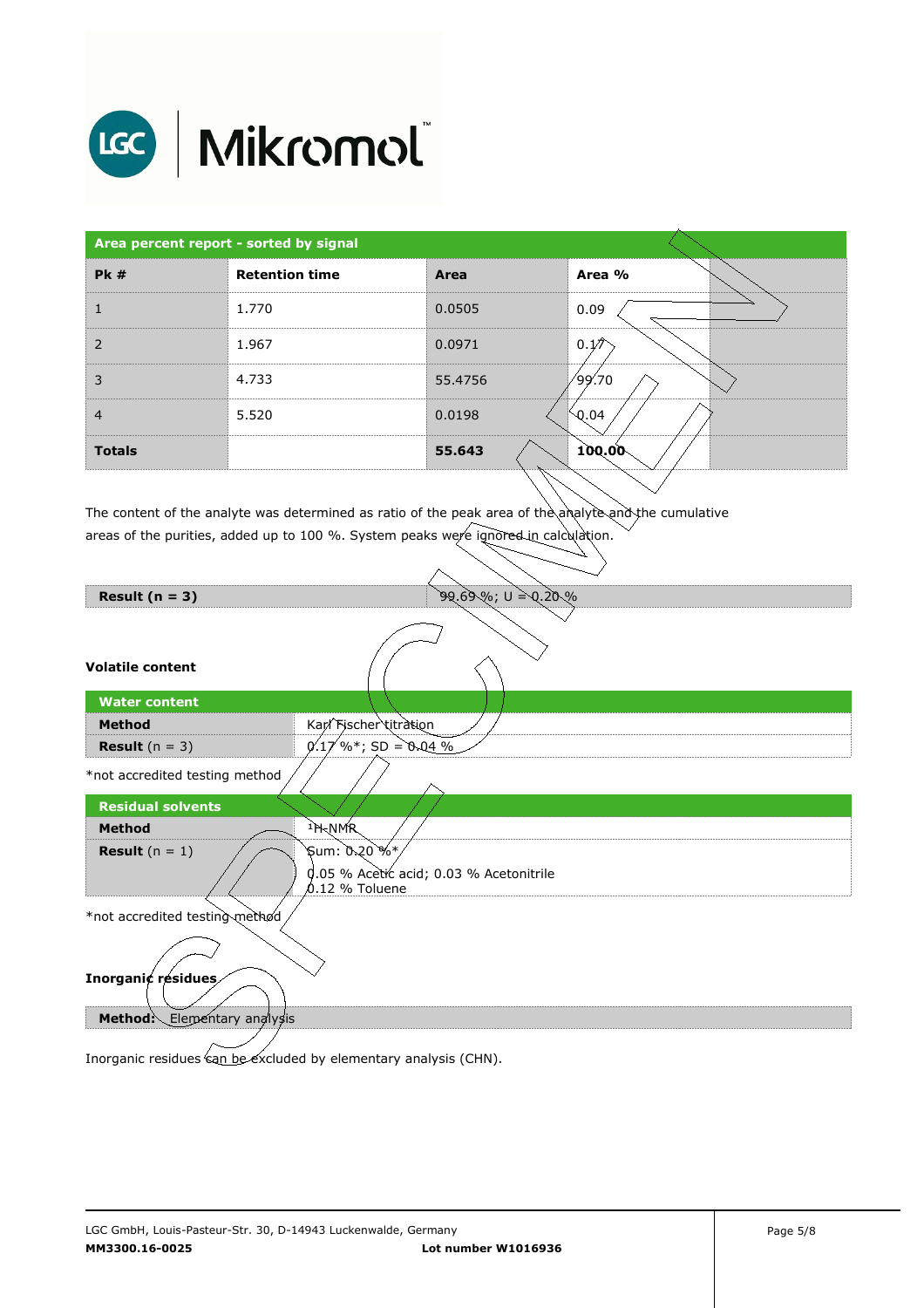

### **Identity**

The identity is assessed by ISO/IEC 17025 accredited testing methods.

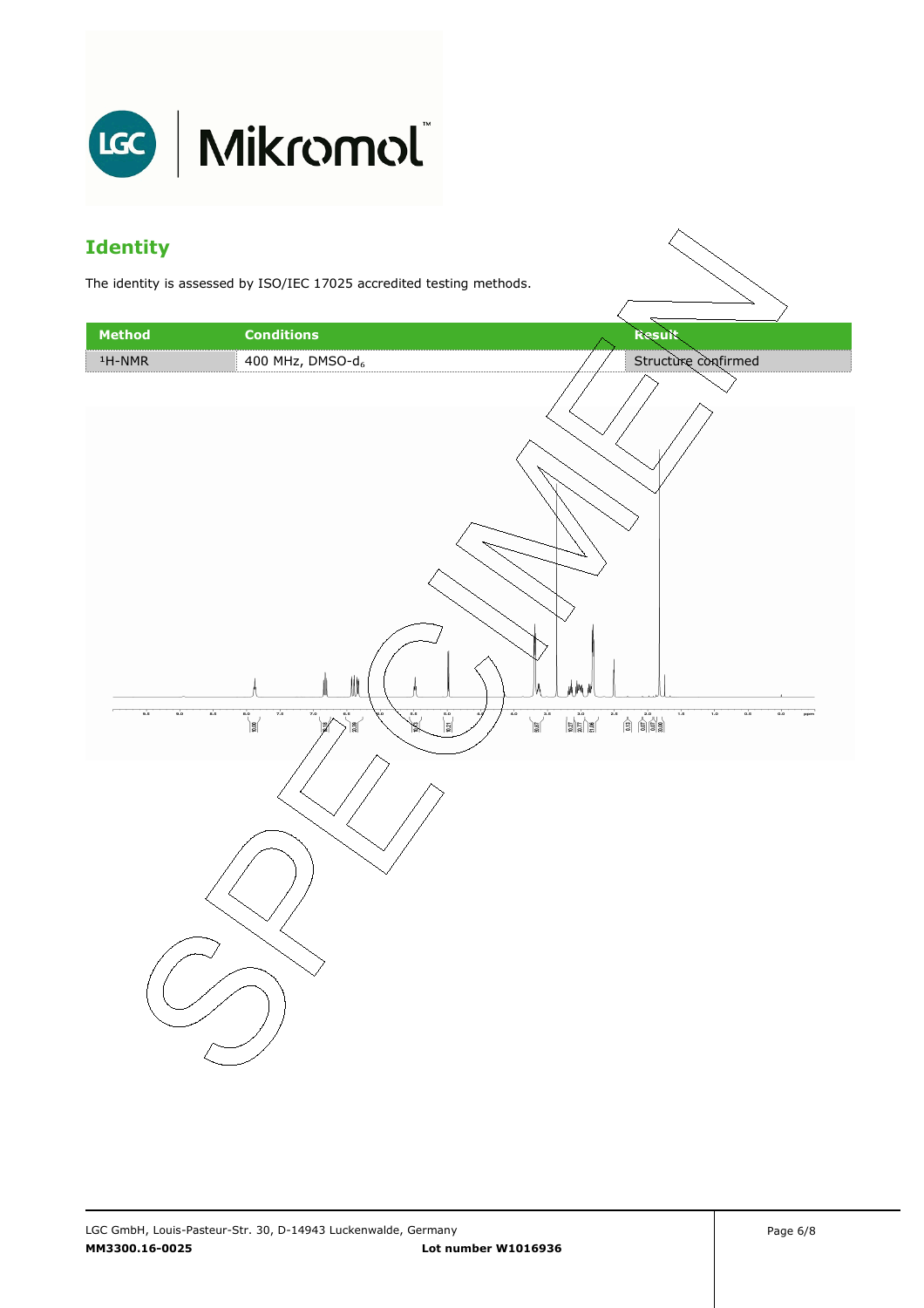